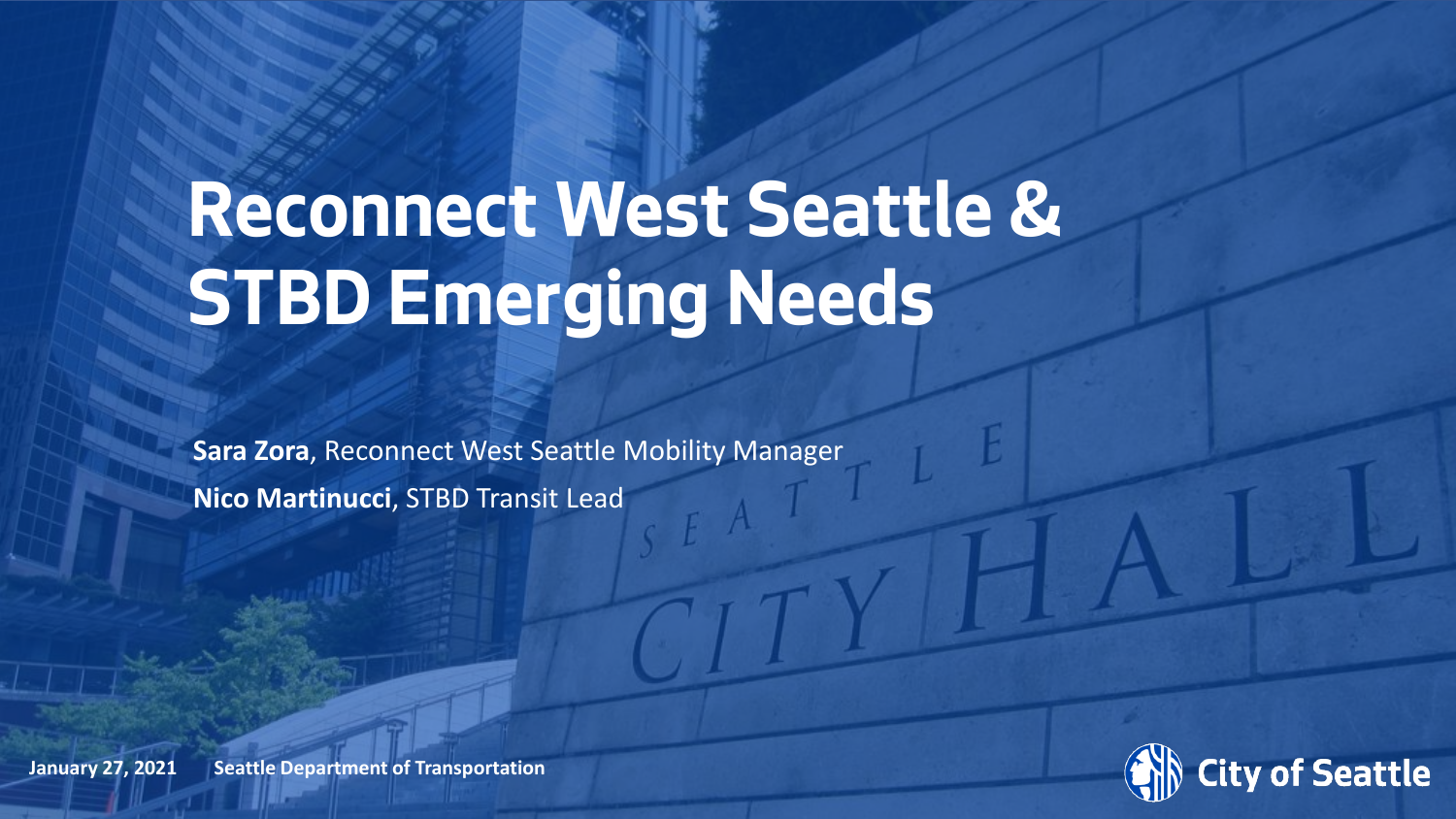### **Agenda**

#### • Reconnect West Seattle Update

- Implementation Plan
- Mobility Action Plan
- King County Metro partnership
- STBD Emerging Needs
	- Overview
	- West Seattle Transit Service
	- West Seattle TDM
	- COVID Recovery Service

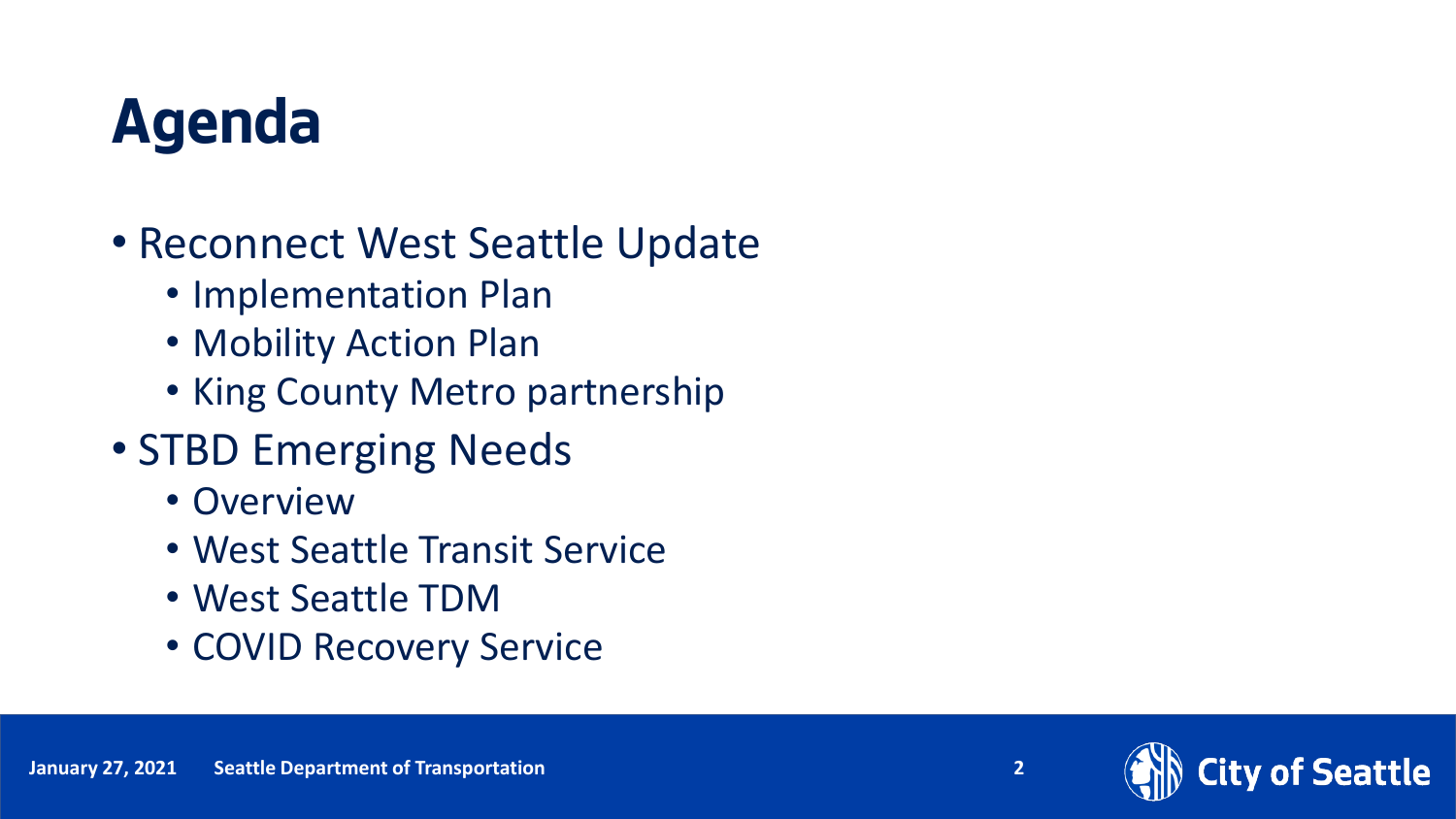# **Reconnect West Seattle Update**

Sara Zora

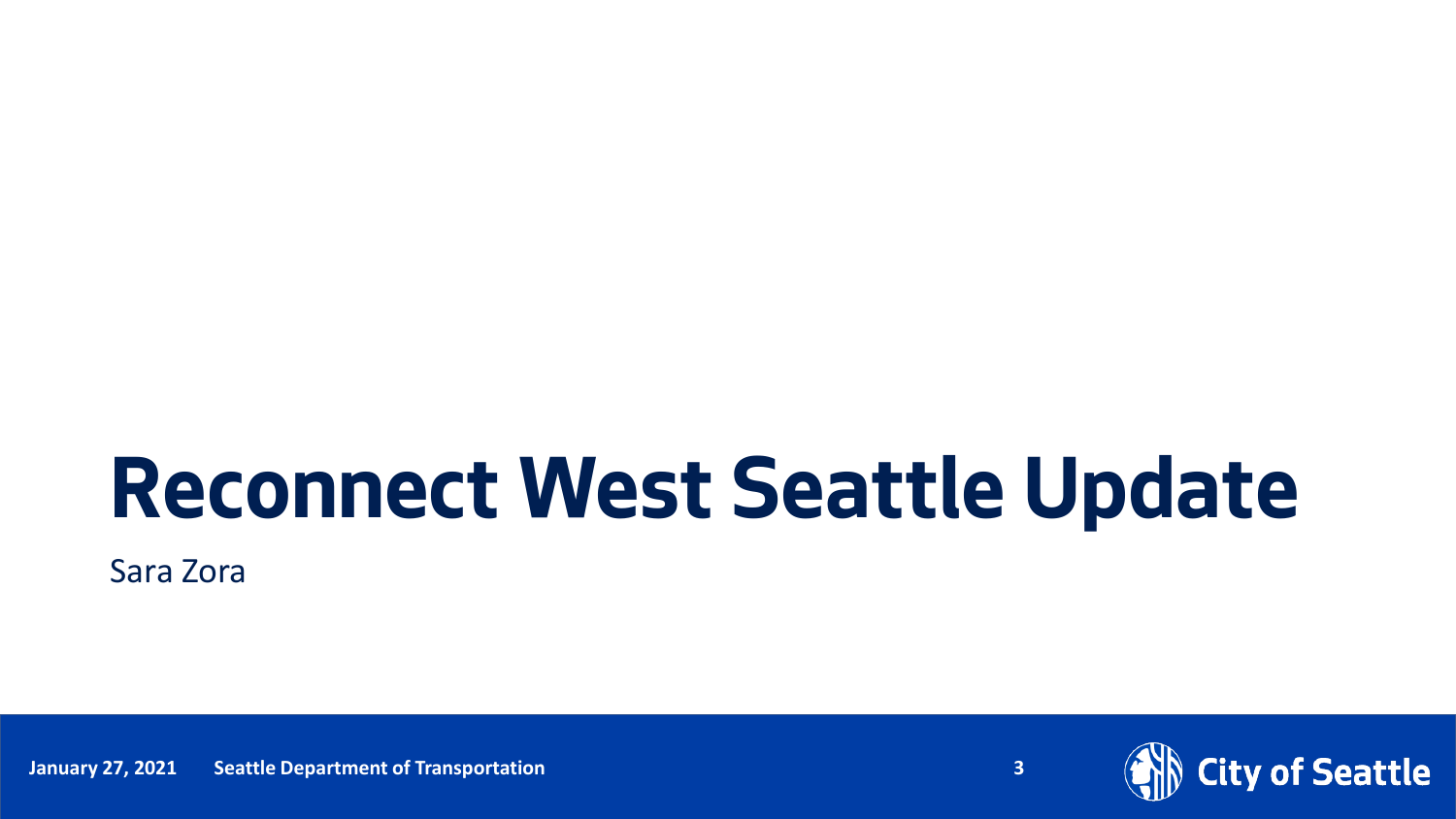#### **Reconnect West Seattle**

**15,000+ survey results to inform 2021 mobility plan to allow similar levels of travel across the Duwamish** 

**1,700+ neighborhood ballots to prioritize projects that reduce impacts on detour route neighborhoods**



**190+traffic improvements and 22 neighborhood ballot projects built since March 2020** 

**bridge closure**

**33+ projects planned for 2021**

#### **Goals:**

Allow similar levels of travel across the Duwamish to those seen before the closure of the West Seattle High-Rise Bridge

Reduce the impact of environmental injustice in the Duwamish Valley

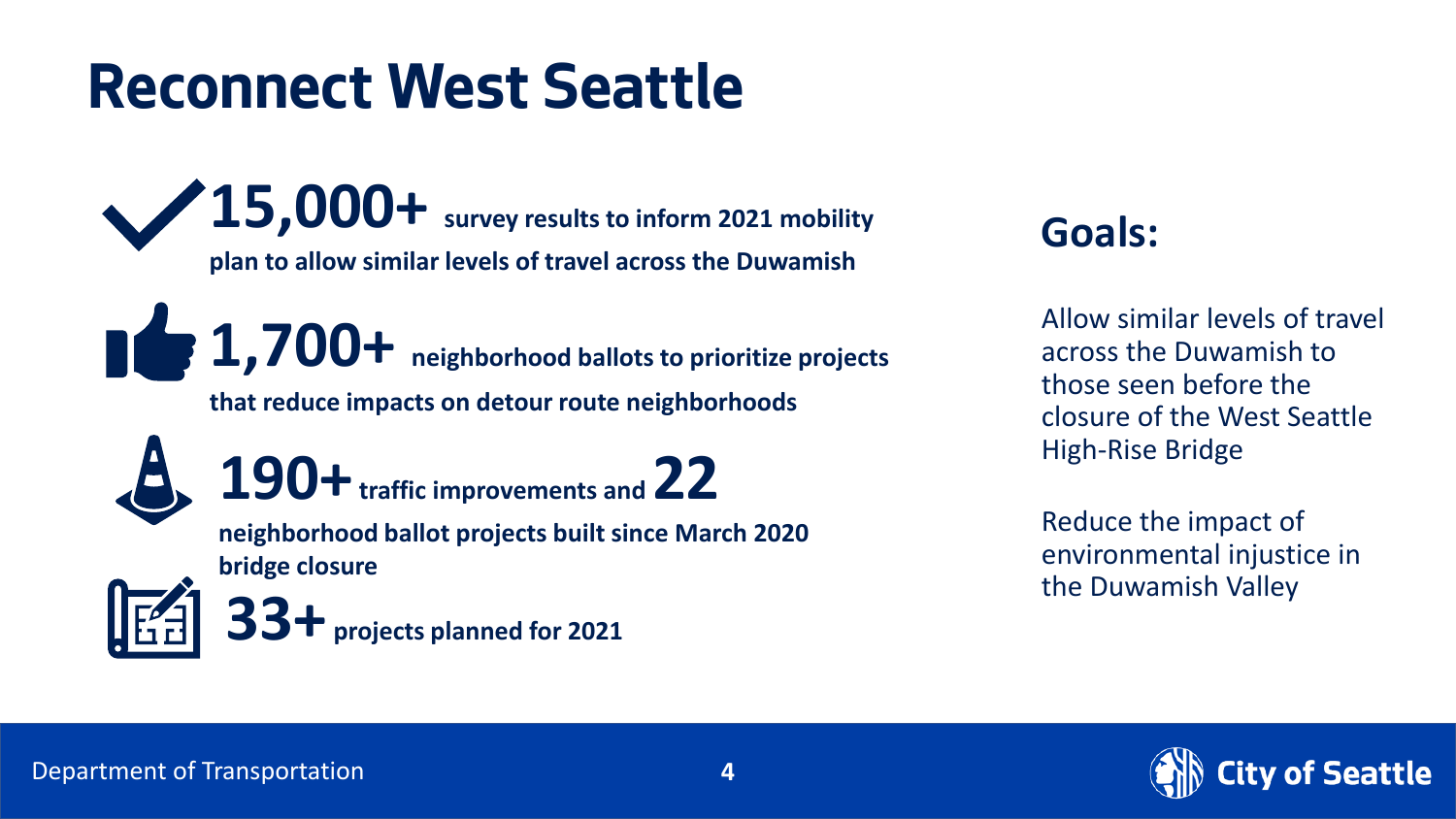#### **Reconnect West Seattle**

#### 2020 / 2021 Implementation Plan

- Project dashboard
- Capital projects:
	- 22 RWSIP 2020 projects completed
	- 33 RWSIP 2021 upcoming projects
- 5 transit spot improvement 2021 projects

[https://www.seattle.gov/transportation/projects-and-programs/programs/bridges-stairs-and-other](https://www.seattle.gov/transportation/projects-and-programs/programs/bridges-stairs-and-other-structures/bridges/west-seattle-high-rise-bridge-safety-program/reconnect-west-seattle-)structures/bridges/west-seattle-high-rise-bridge-safety-program/reconnect-west-seattle-



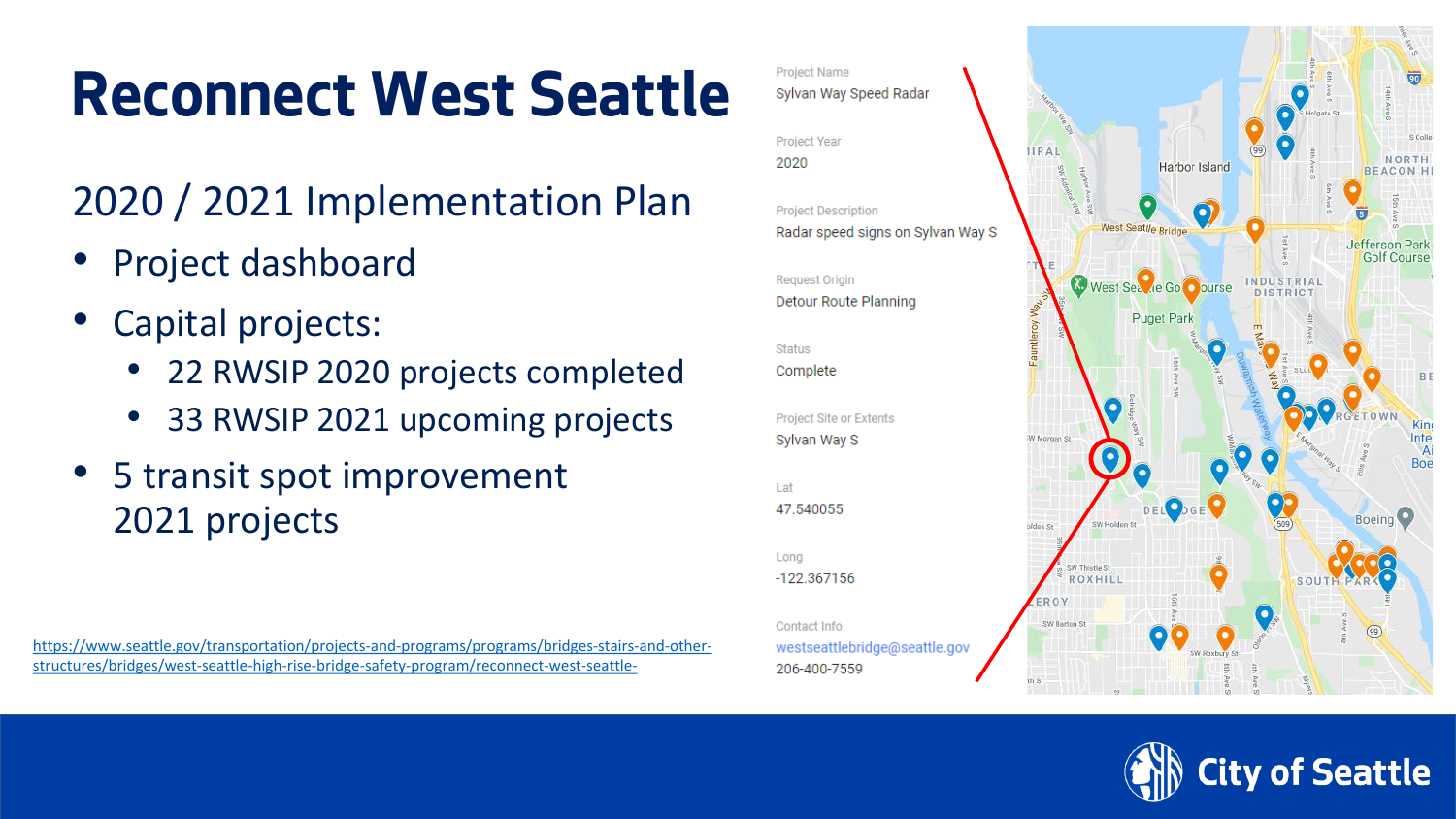### **Mobility Action Plan**

*Mode share targets are within our reach*

- Drive alone trips will decrease to 36% mode share after social distancing (2021 Goal: 35%)
- Work from home will represent a 23% mode share (2021 Goal: 20%) indicating that people want to continue remote work in some capacity after social distancing
- Buses see the most significant mode share decrease (from 17% in pre-social distancing to 11% after social distancing); compare to 2021 Goal: 25%
- Increased interest in carpool, vanpool, employer shuttles after social distancing
- Bike and water taxi mode shares show increase to 6% each, but shy of the 10% mode share goal for 2021



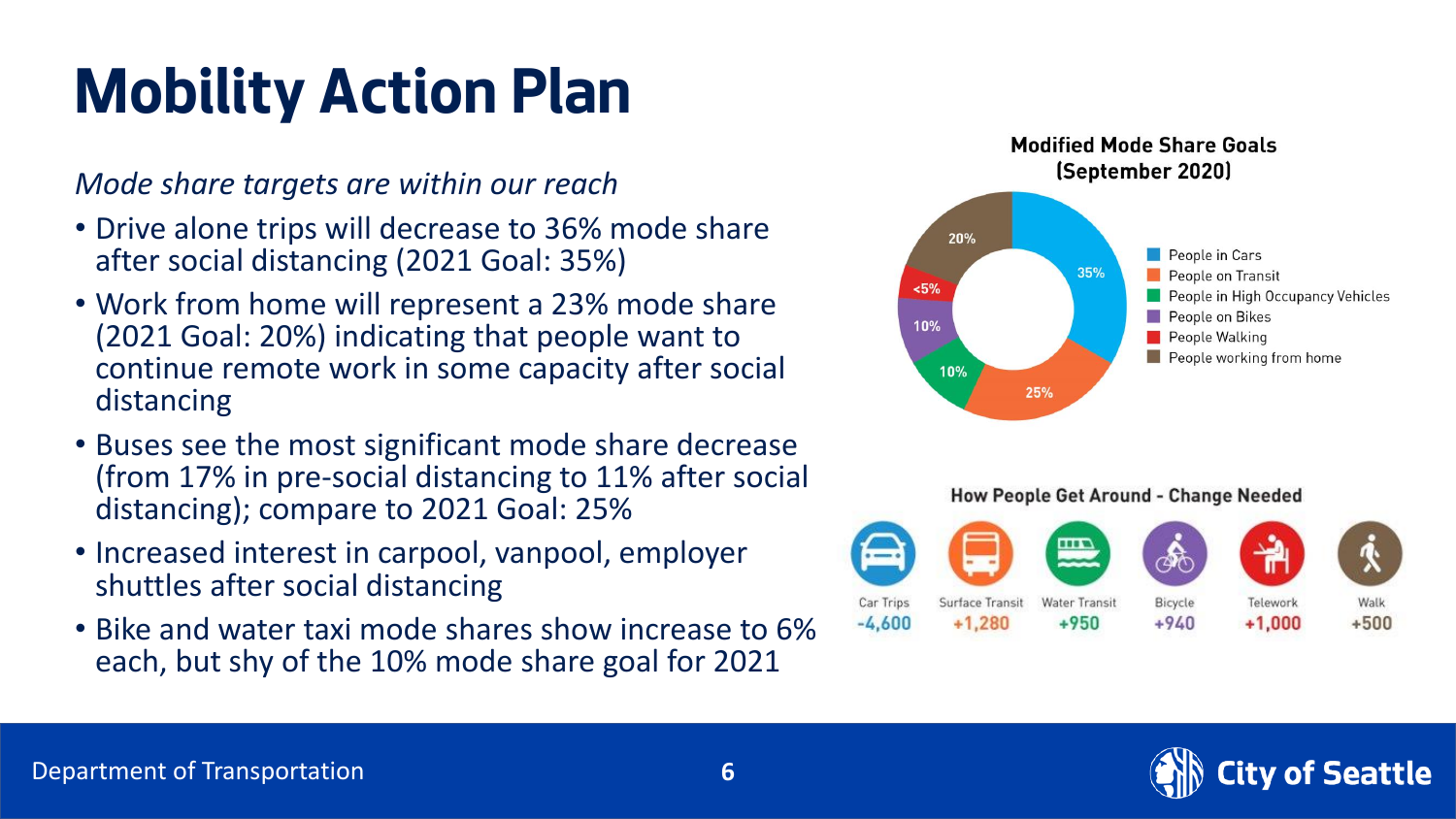### **Top Surveyed Transit Barriers**

- Surface: Service (frequency/schedule), Stop Proximity (1st/last mile), Affordability
- Water: Service (frequency/schedule), Shuttle Service (1st mile), Parking, Affordability
- Vanpool: Faster Trips, Van Matching; Affordability
- Bike: Safety, Affordability of e-bikes and bikes; Training/Route Finding; end of trip facilities



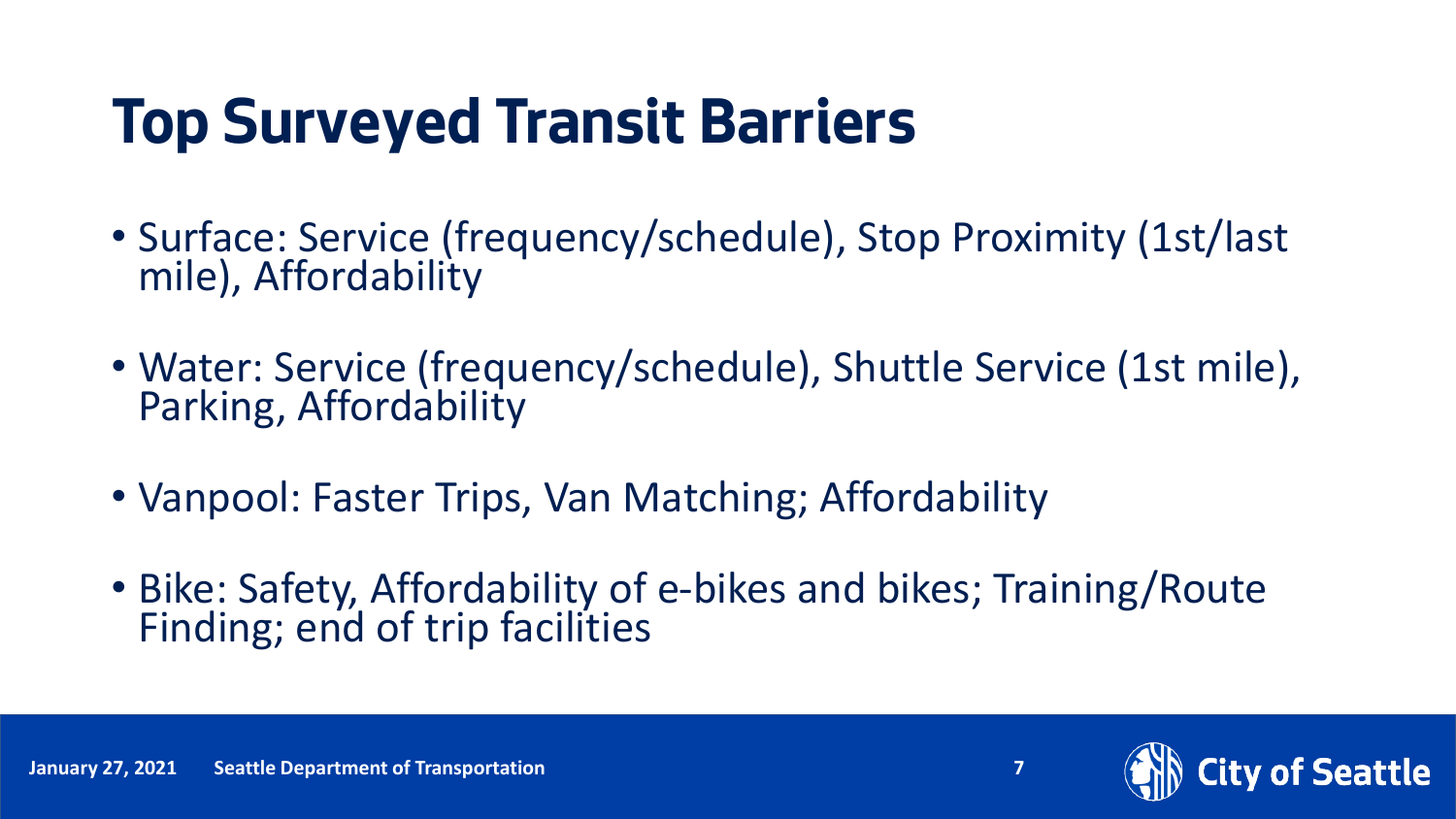#### **Mobility Action Plan Items in RWS Imp Plan**

| <b>Project Name</b>                | <b>Project Description</b>                                                                                                    | <b>Delivery Year</b> | <b>Status</b>                     |
|------------------------------------|-------------------------------------------------------------------------------------------------------------------------------|----------------------|-----------------------------------|
| <b>Transit Service</b>             | Revised bus service to accommodate High Bridge closure. Metro published a West Seattle<br>Bridge Closure Transit Action Plan. | 2020                 | Complete                          |
| Low Bridge Access                  | Expand access to Low Bridge                                                                                                   | 2020                 | Complete                          |
| Transit Lanes and signal priority  | Installed bus lanes on Spokane Street and Delridge Way                                                                        | 2020                 | Complete                          |
| <b>Water Taxi Service</b>          | King County Metro issued RFP for additional boat; funding source needed                                                       | 2020                 | Complete                          |
| Additional transit service (Metro) | Metro adding back routes 55, 56, 57 to better serve Admiral (September 19, 2020); March 2021<br>service add (ADD)             | 2020                 | Complete                          |
| Low Bridge Access                  | Evaluate continued access to Low Bridge                                                                                       | 2020                 | <b>Ongoing</b>                    |
| <b>Employer Coordination</b>       | Work with employers to maintain and support work-from-home options                                                            | 2021                 | <b>Ongoing</b>                    |
| Expand shared employer shuttles    | Through King County Metro's Shared Employer Shuttle Program expand access to shuttles for<br>smaller employers                | 2021                 | Ongoing                           |
| <b>HOV Access</b>                  | Explore HOV priority to/from West Seattle on detour routes                                                                    | 2021                 | <b>Planning</b>                   |
| <b>Connections to Water Taxi</b>   | Evaluate improved parking and transit connections to/from water taxi                                                          | 2021                 | Planning                          |
| Ride-matching for carpools         | Increase awareness of carpool options and help with ride matching                                                             | 2021                 | Planning                          |
|                                    | Evaluate New/Revised Transit Connections Evaluate new/revised routes to reflect new trip patterns                             | 2021                 | In partnership with<br><b>KCM</b> |
| Ride-matching for vanpools         | Promote better awareness of vanpool option to employers/employees; assist in ride-matching                                    | 2021                 | In partnership with<br><b>KCM</b> |

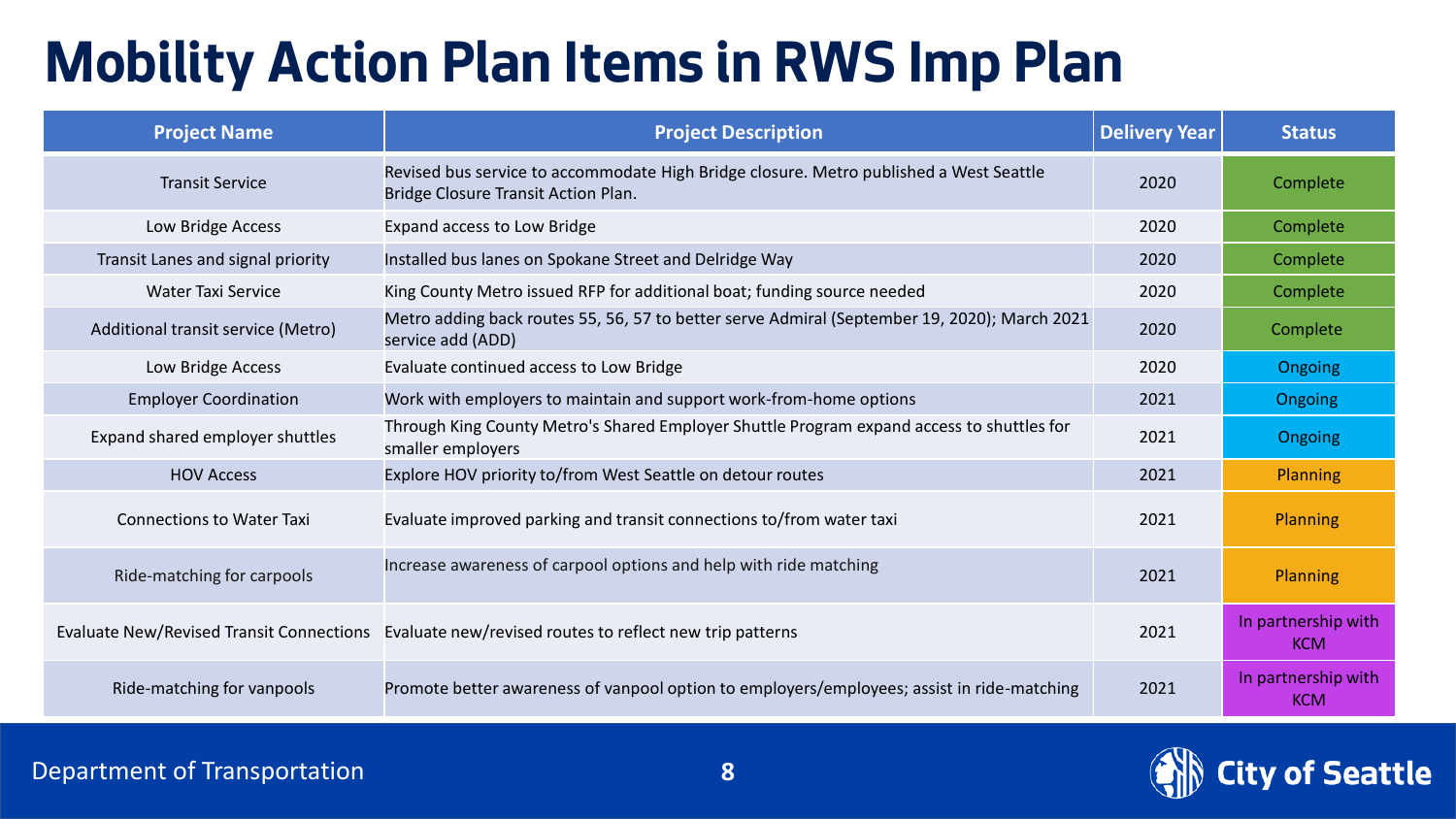#### **Mobility Action Plan – transit**

- SDOT and King County Metro work together very closely on transit service analysis, data and performance monitoring, spot improvements, and low bridge access policy for transit and vanpools
- King County Metro's West Seattle Bridge Closure Transit Action Plan
	- 5 big ideas
	- COVID bus capacity constraints and economic impact of COVID to Metro; systemwide suspensions with longer-term uncertainty
- SDOT Mobility Action Plan
	- Survey showed lower post-COVID preference for transit use, from 17% pre-COVID distancing to 11% post-COVID; compare to 2021 RWS Goal of 25% transit mode share
	- Bike and scooter share first-last mile connection to transit

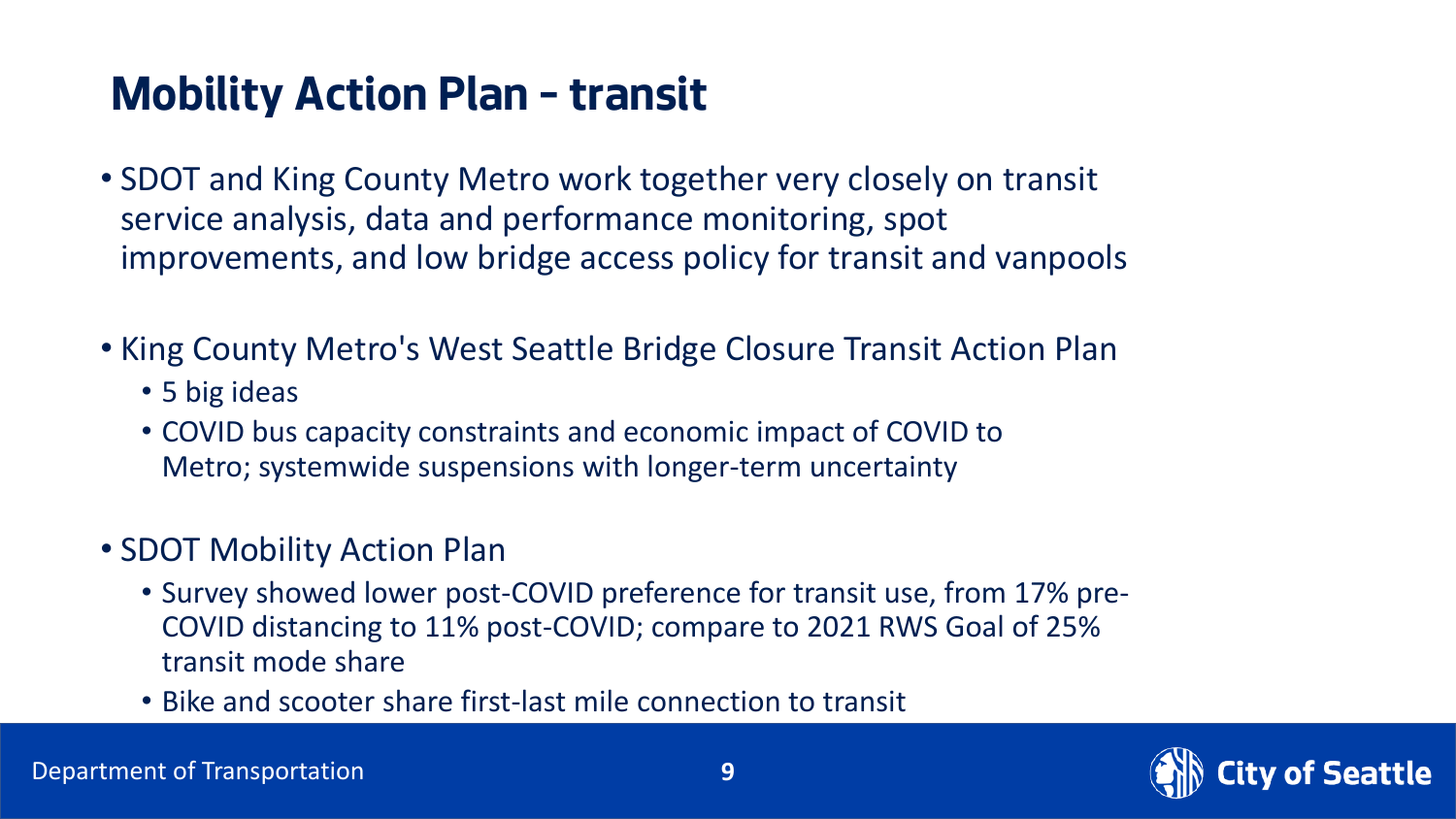#### **Current Metro Vanpool Promotion**

- Start a new Metro Vanpool with two or more commuters and get the first TWO months FREE and access to the Low Bridge
- Available 3-5 days per week
- Promotion is until March 31
- More information at:

[www.Kingcounty.gov/VanpoolSavesTime](http://www.kingcounty.gov/VanpoolSavesTime)



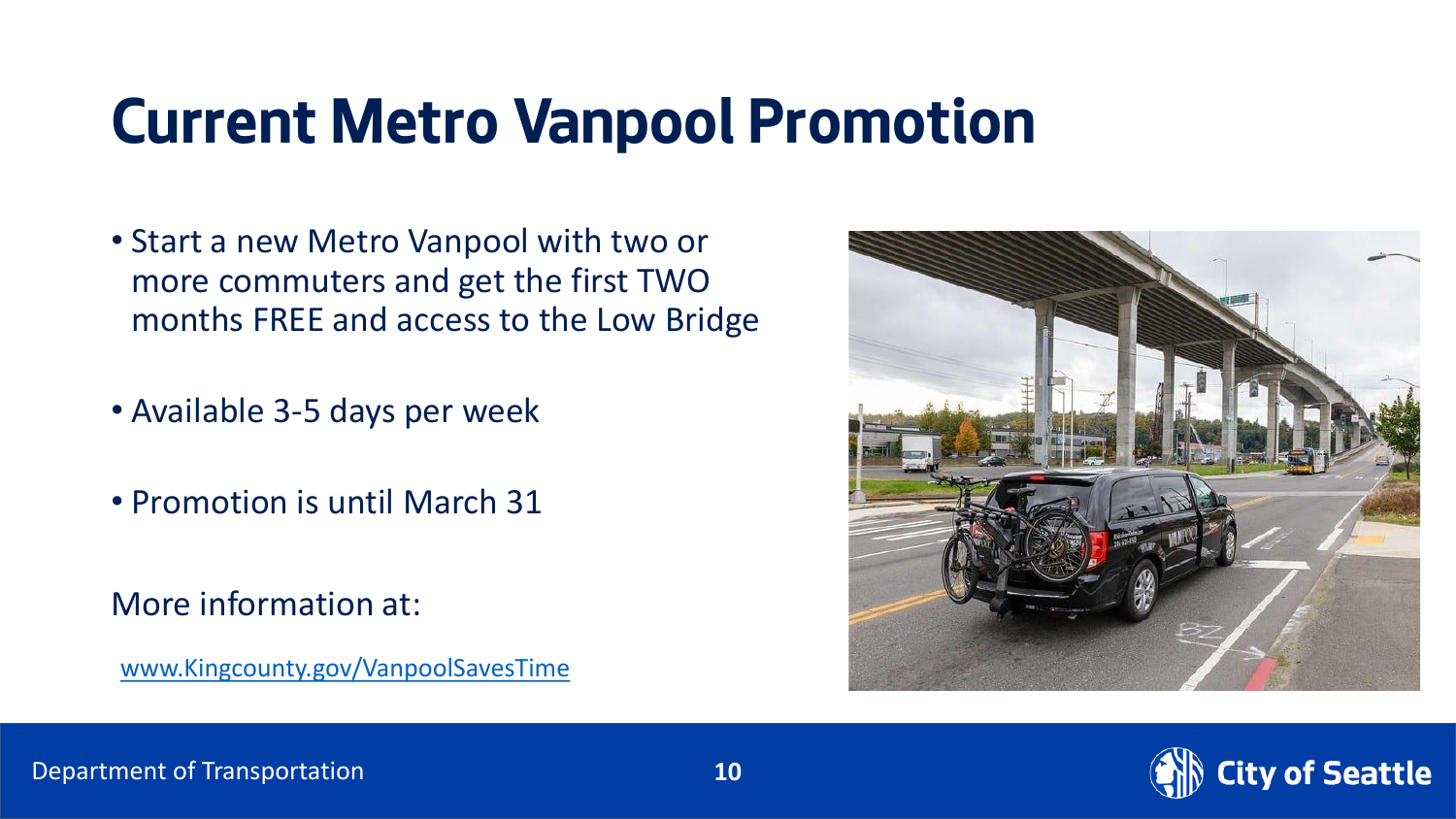# **STBD Emerging Needs**

Nico Martinucci



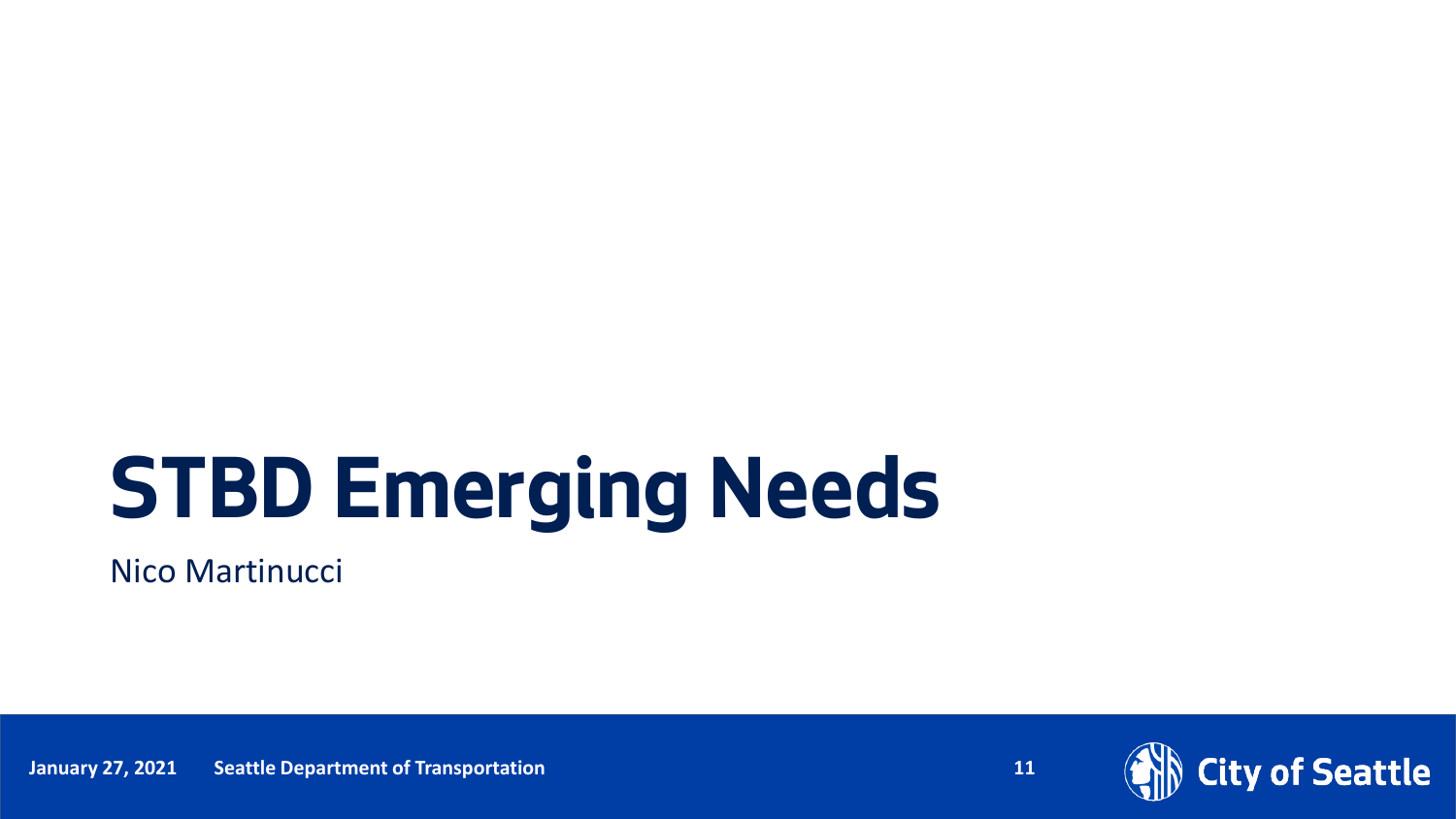

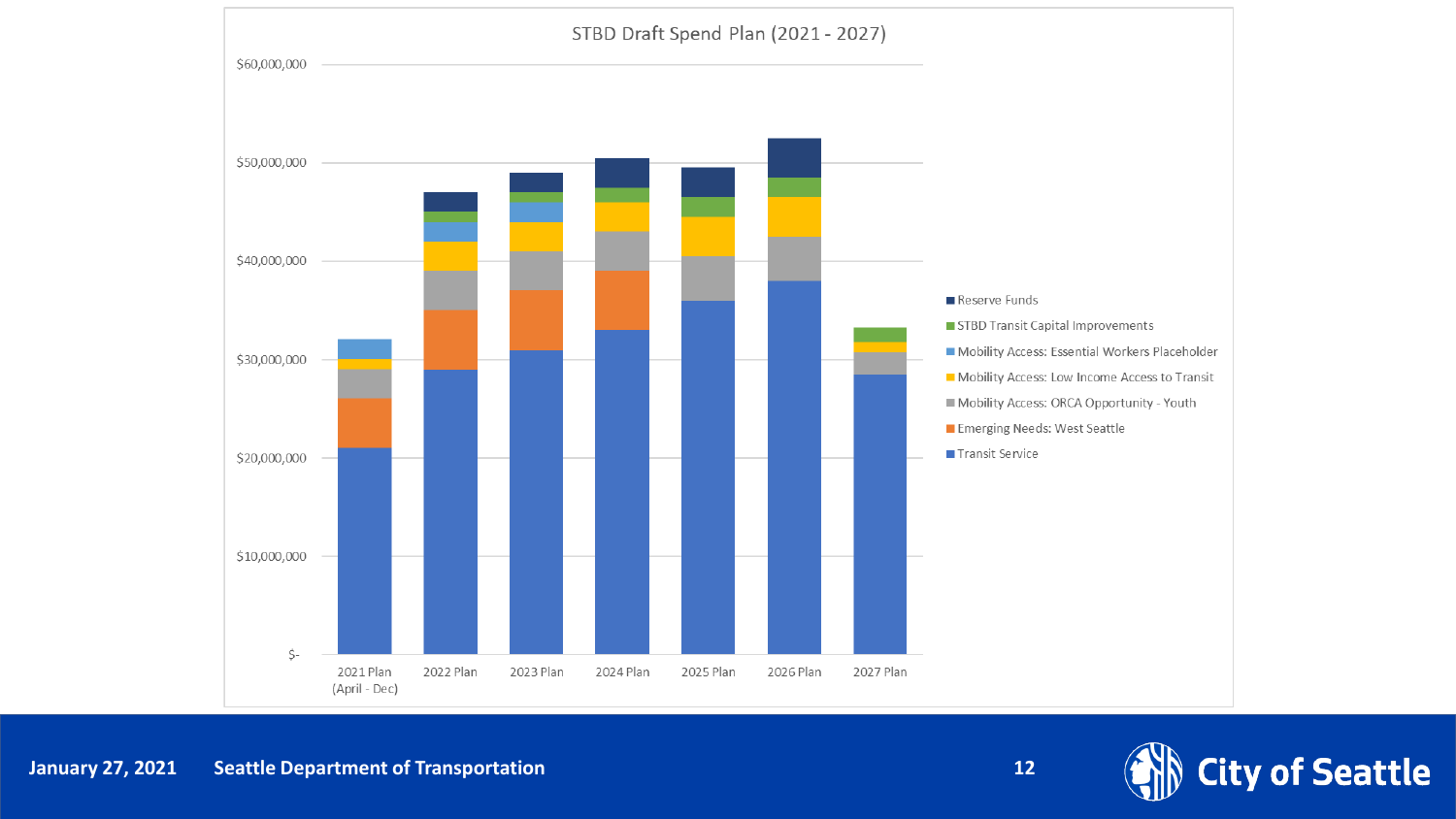#### **Overview**

- New element of STBD 2.0
- "…Proposition 1 revenues may be used annually to support emerging mobility needs related to **COVID-19 response and recovery**, and **closure of the West Seattle High Bridge**."
- Draft STBD spend plan assumes spending for first four years:
	- \$5M in 2021
	- \$6M annually from 2022-2024.
	- Total of \$23M in Emerging Needs

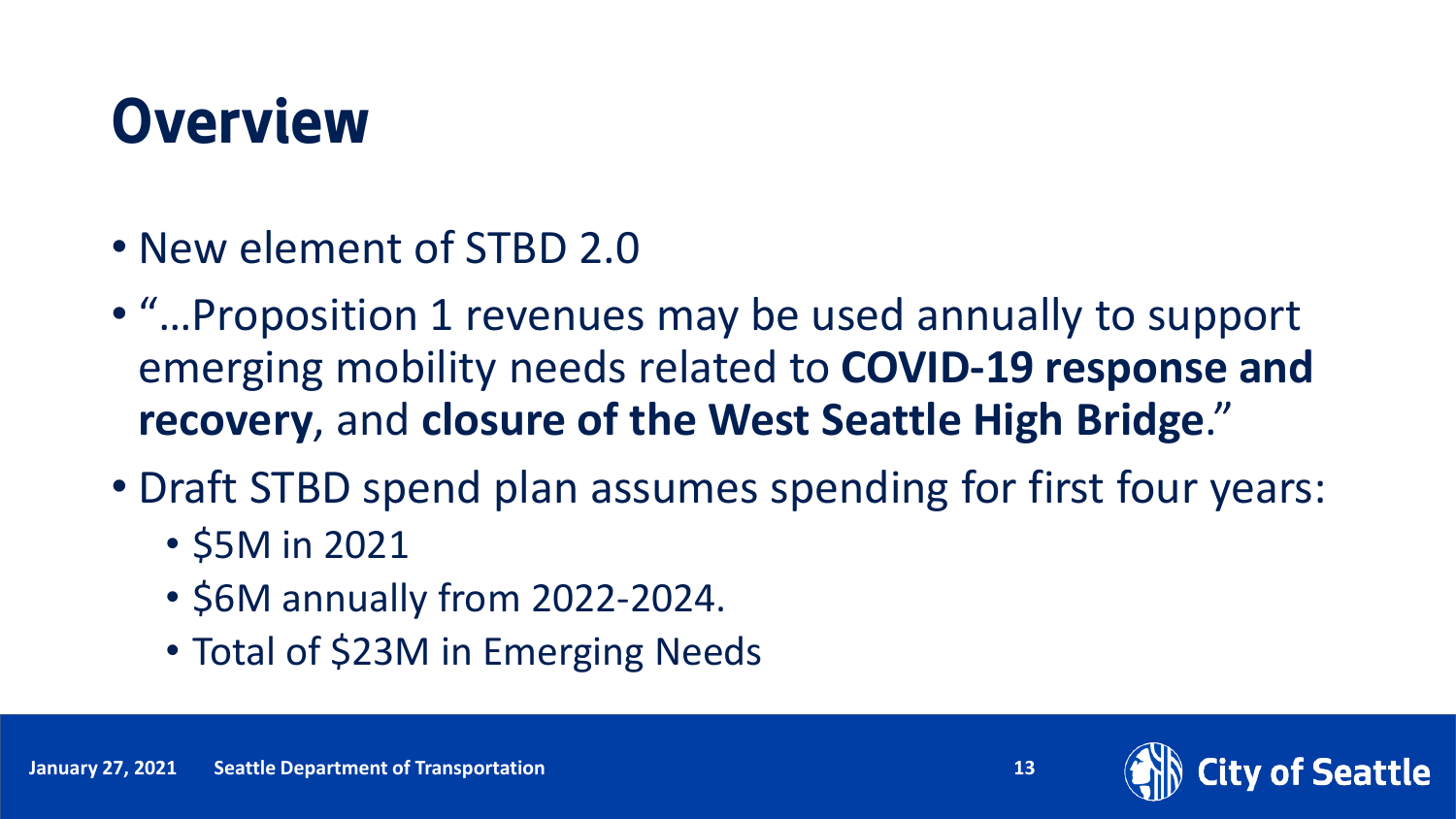### **Emerging Needs Uses Per STBD Ordinance**

- "Emerging Needs" may include spending for:
	- Transit service
	- Speed and reliability improvements
	- First-last mile transit connections
	- Transportation Demand Management (TDM) strategies described in the community-driven Reconnect West Seattle plan
	- To support or pilot innovative partnerships with King County Metro.

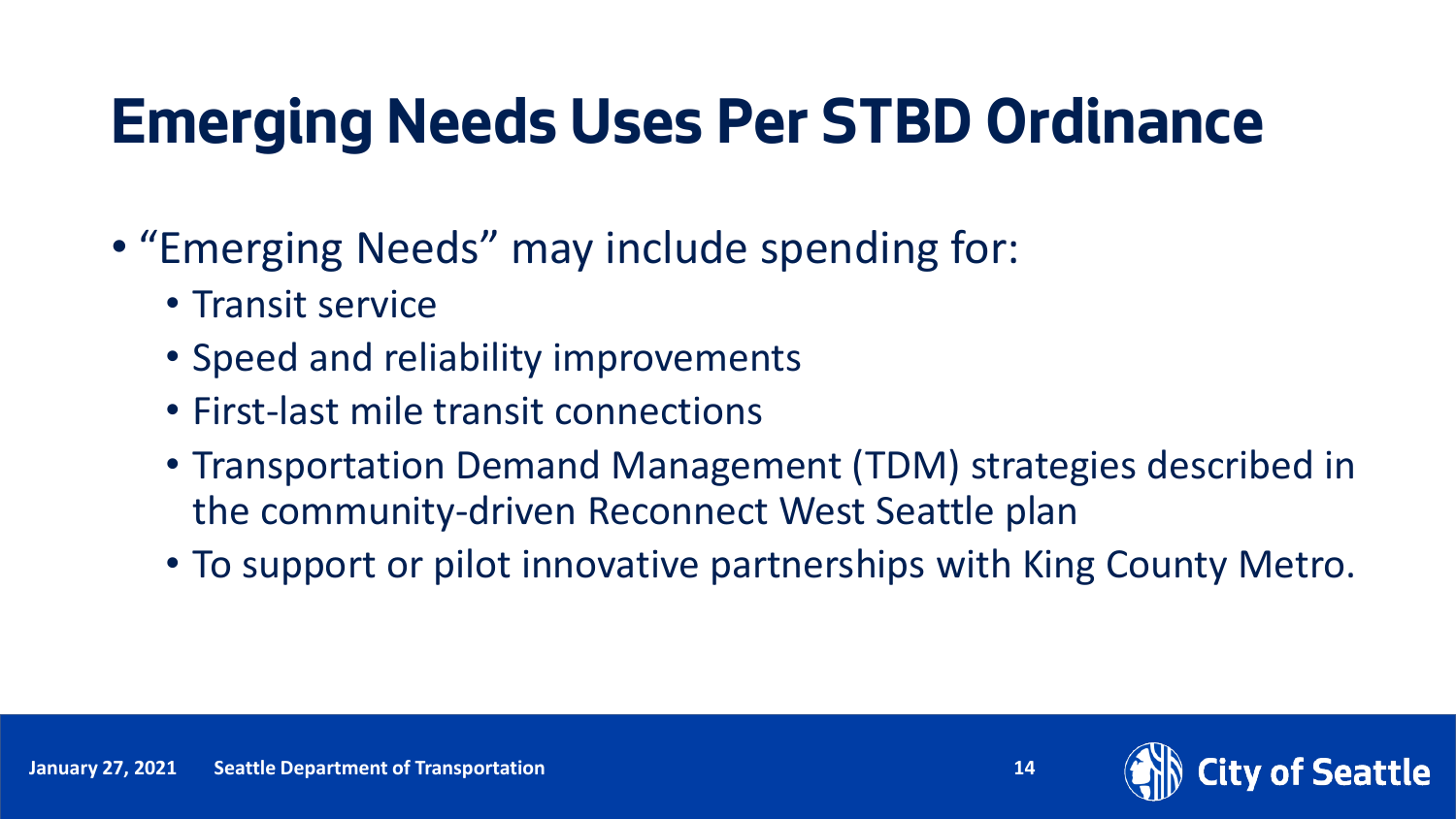### **Emerging Needs Proposal: 2021 - 2023**

- Focus on additional transit service in West Seattle and on COVID priority routes (~94%)
- Help fund TDM efforts in West Seattle (~6%)
- (2024: We'll be back!)



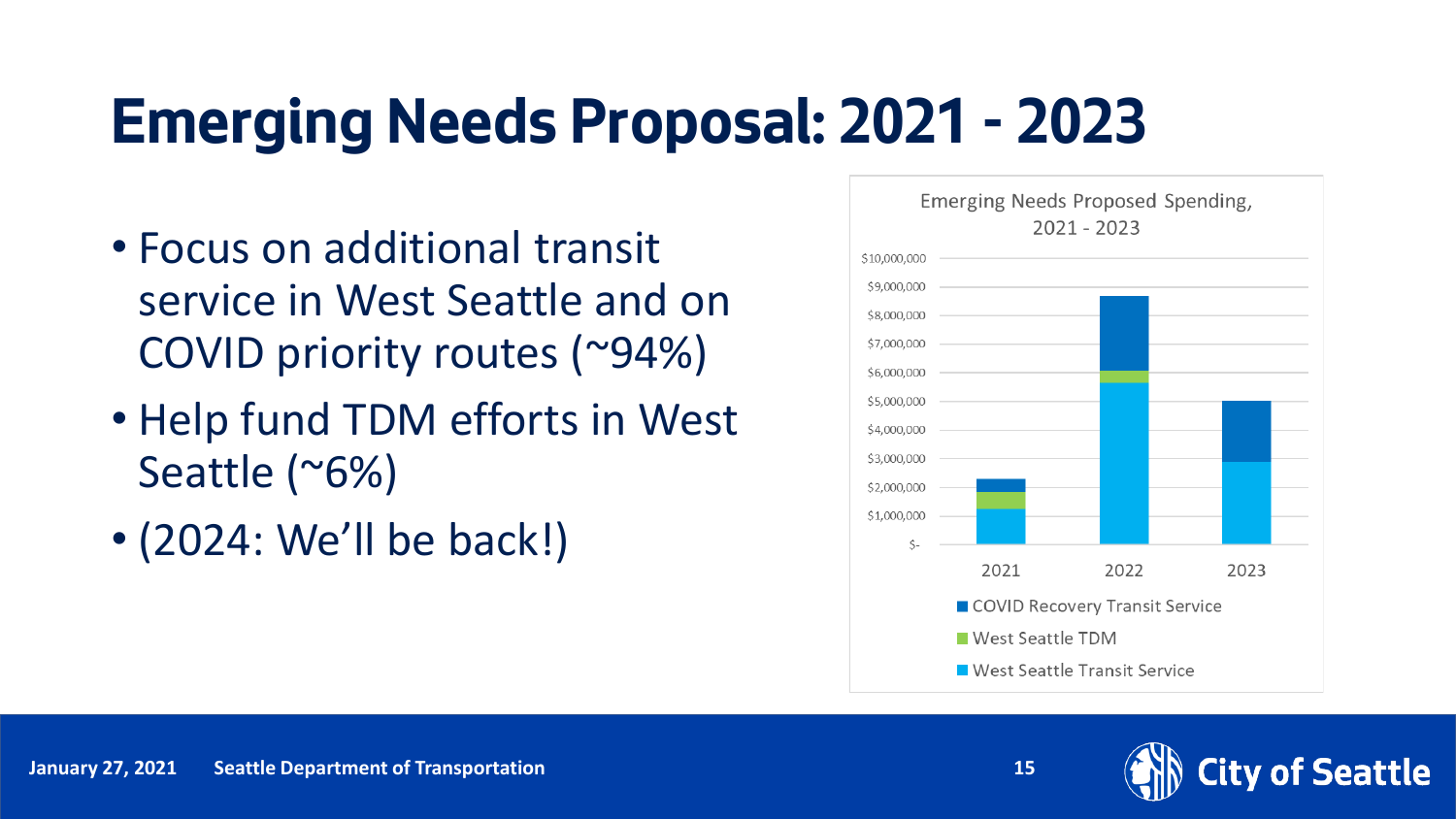### **Emerging Needs: West Seattle Transit Service**

- Add 25,000 Hours in September 2021, and 5,000 in March 2022
- STBD focus: Increase service frequency on allday routes serving the peninsula
	- Routes 21, 50, 60, 120, and RapidRide C Line, for example
- Specifics determined by productivity information, TAB engagement, and results of forthcoming Racial Equity Toolkit
- Additionally, small frequency increases on Water Taxi shuttles (773 and 775) Current West Seattle Network





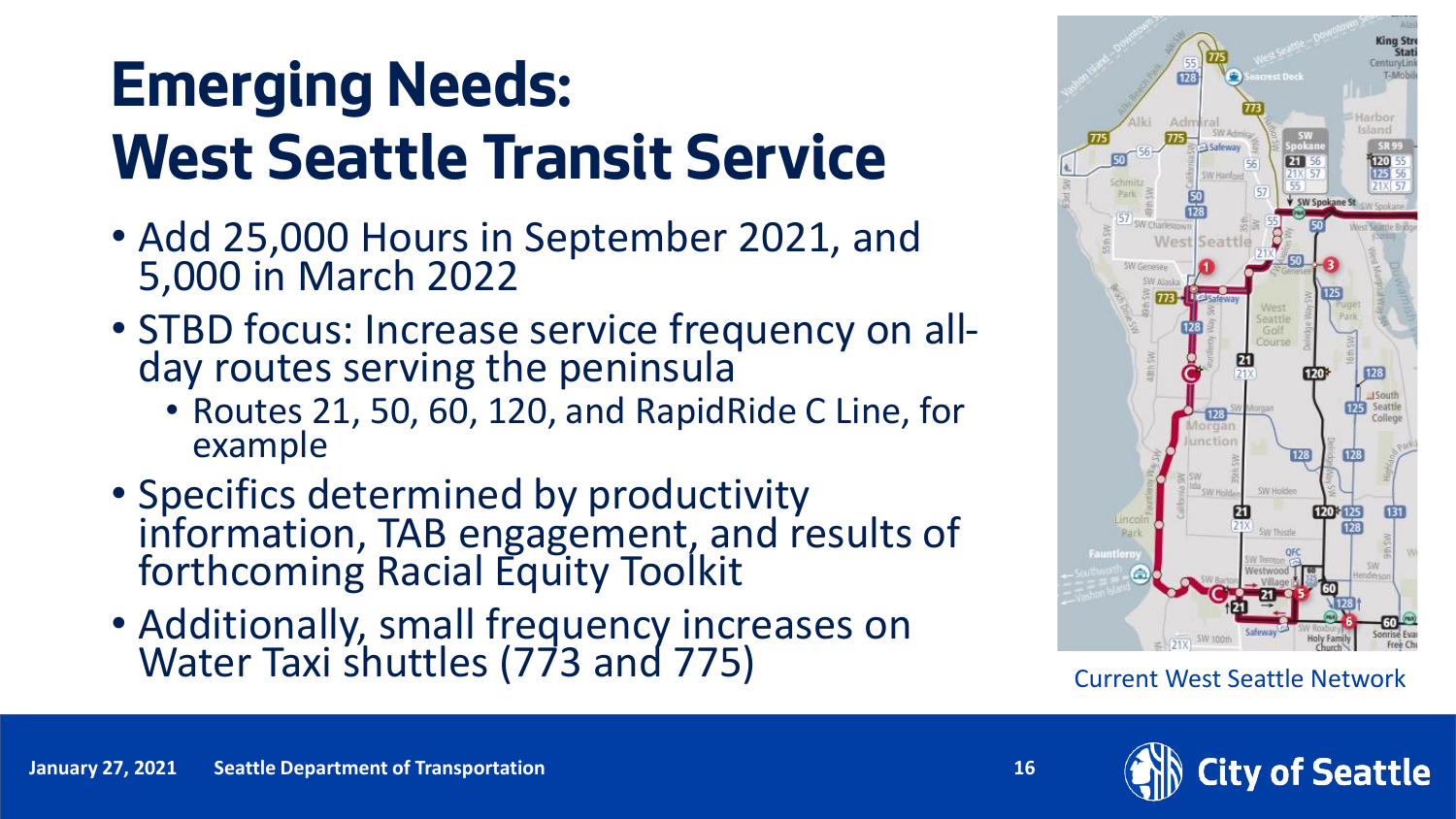### **West Seattle Transportation Demand Management**

- A suite of efforts funded by existing resources, federal grants, and STBD Emerging Needs funds
	- Travel options website and upcoming portal
	- Exploring opportunities to encourage micromobility (bike and scooter) use to access transit (first-last mile) throughout the peninsula
	- Partnership with King County Metro on vanpool promotion

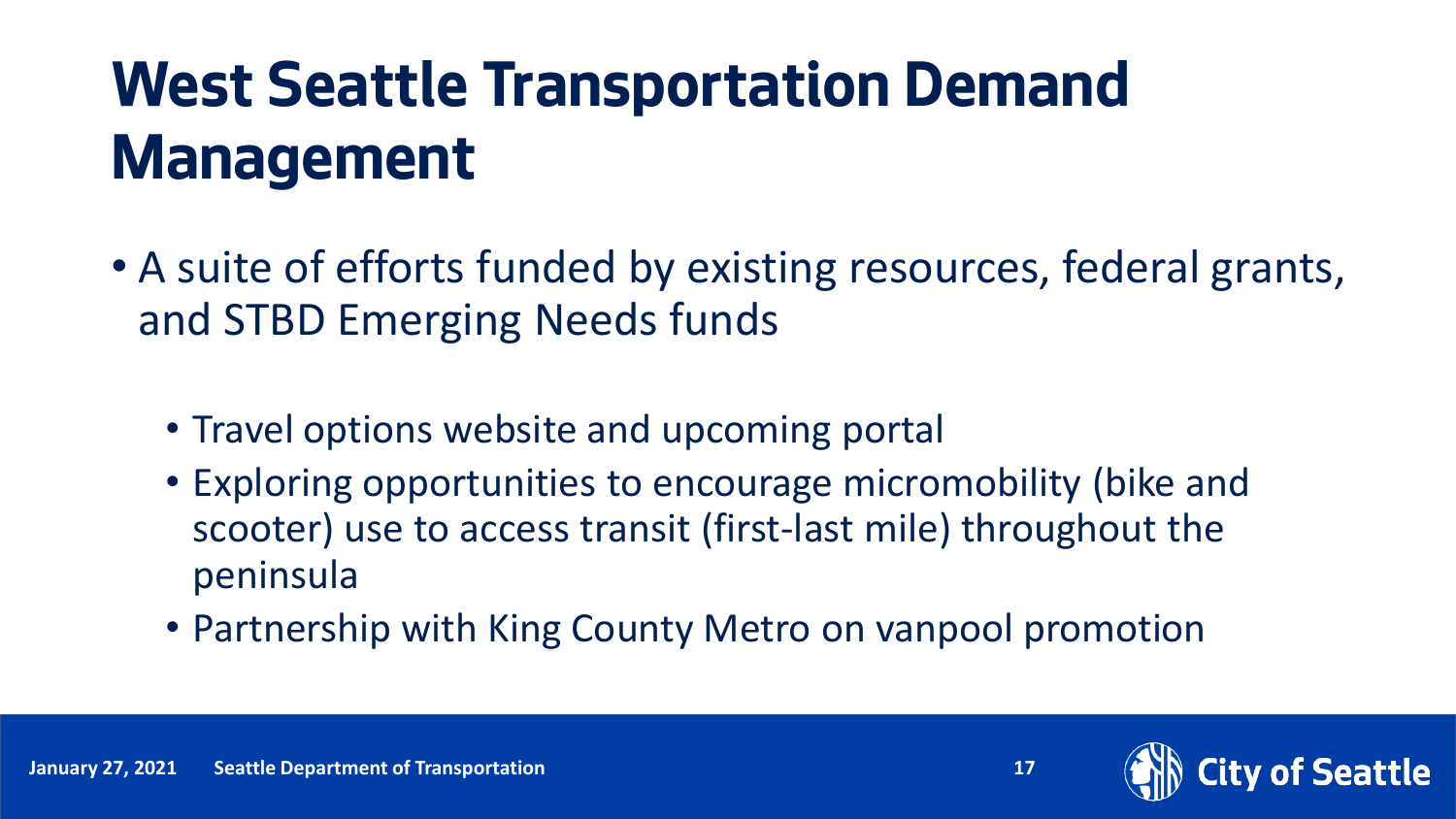### **COVID Recovery Service**

- Add 10,000 Hours in September 2021, and 5,000 in March 2022
- Targeted frequency increases on routes with continuing high ridership during COVID, in coordination with Metro
- Influenced by service restoration outreach that Metro will be conducting in early 2021
- Also informed by forthcoming STBD Racial Equity Toolkit % People of





Color:

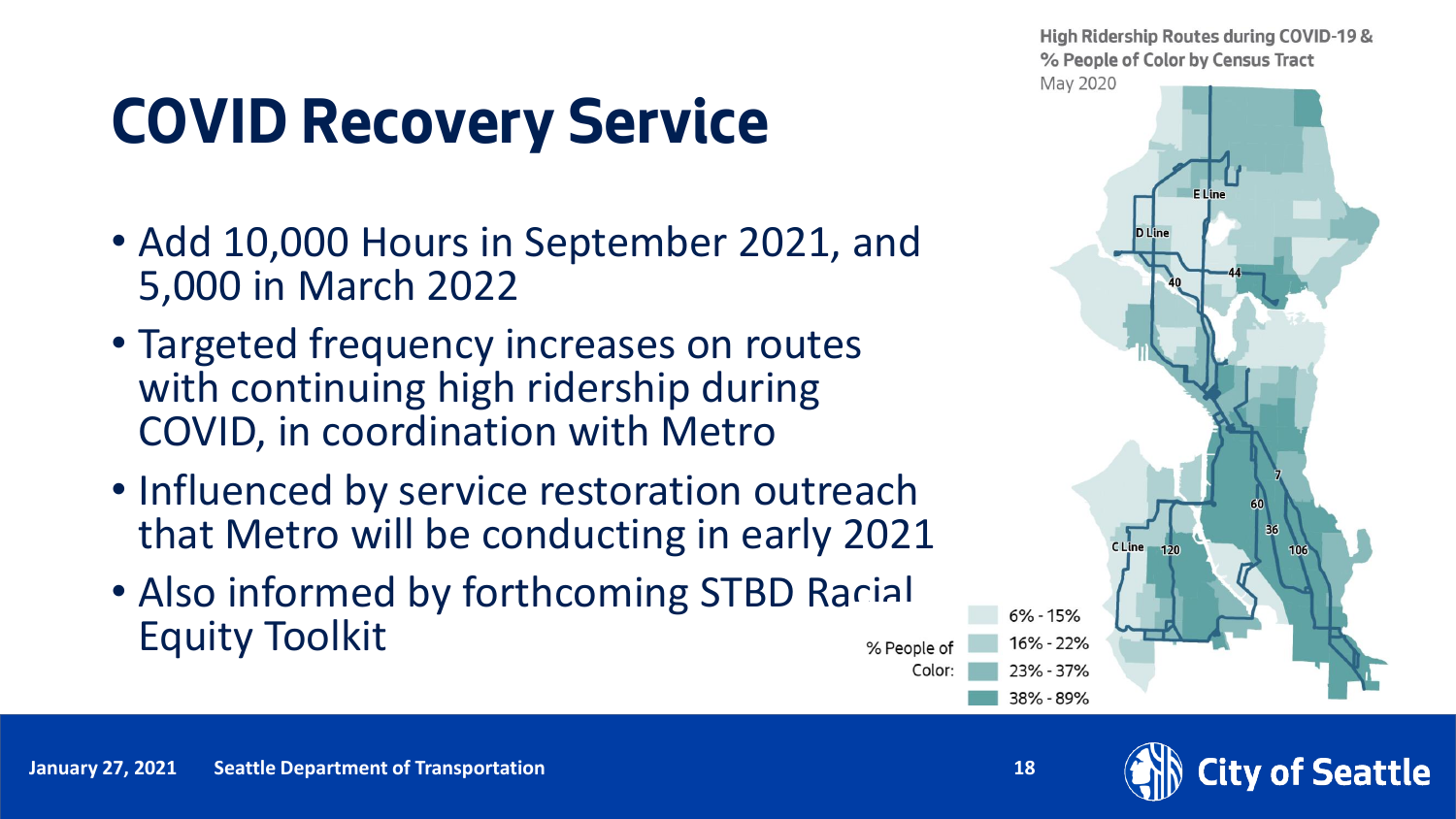#### **Next Steps**

- Continue Racial Equity Toolkit work (late Q1 completion)
	- Targeting TAB conversation in March/April
- Finalize service investment package for September 2021 (late Q1 as well)
	- Targeting TAB conversation in March/April
- Monitor ridership trends to direct additional service in March 2022 and beyond
	- We'll be back!